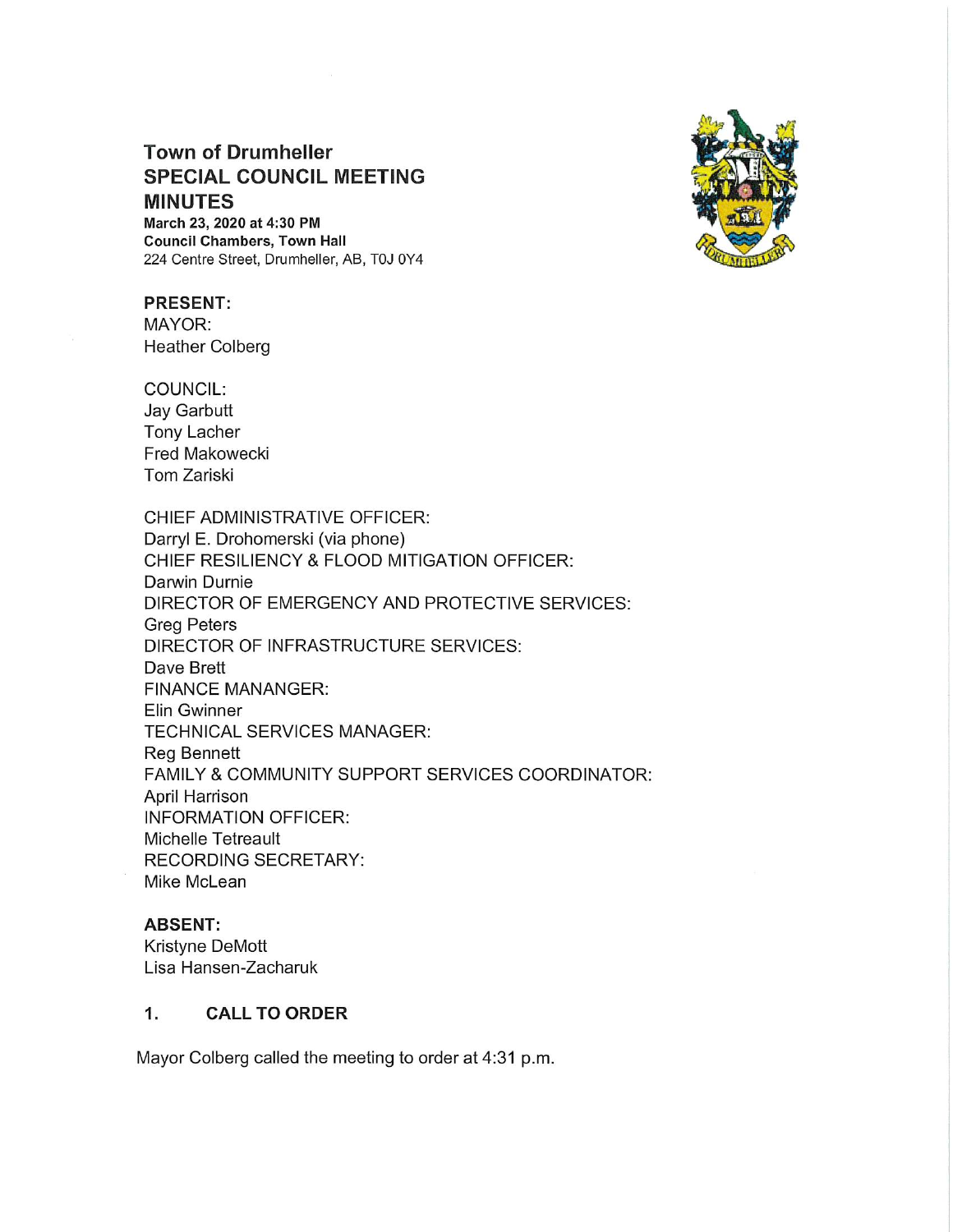Special Council Meeting Minutes March 23, 2020

# 2. ADOPTION OF AGENDA

Agenda for the March 23, 2020 Special Council Meeting.

SP2020.15 Moved by Lacher, Zariski that Council move to adopt the agenda for the March 23, 2020 Special Council Meeting as amended.

CARRIED UNANIMOUSLY

## 3. ADOPTION OF REGULAR COUNCIL MEETING MINUTES

Minutes of the March 16,2020 Regular Council Meeting.

SP2020.16 Moved by Garbutt, Zariski that Council move to adopt the Minutes of the March 16, 2020 Regular Council Meeting as presented.

CARRIED UNANIMOUSLY

#### 4. CHIEF RESILIENCY & FLOOD MITIGATION OFFICER

Terms of Reference for Steering and Technical Committees.

SP2020.17 Moved by Zariski, Lacher that the Council of the Town of Drumheller approve the proposed Terms of Reference for the Municipal Development Plan, Land Use Bylaw and Design Master Plan Steering Committee and the Municipal Development Plan, Land Use Bylaw and Design Master Plan Technical Committee and appoint Councillors Zariski and Lacher to the Municipal Development Plan, Land Use Bylaw and Design Master Plan Steering Committee.

#### CARRIED UNANIMOUSLY

Provision for the Services for the Development of the Municipal Development Plan, Land Use Bylaw and Flood Resiliency Design Master Plan

SP2020.18 Moved by Garbutt, Lacher that the Council of the Town of Drumheller award the contract for development of the Land Use Bylaw, Municipal Development Plan and Flood Resiliency Design Master Plan for the Town of Drumheller to 02 Planning and Design effective March 25, 2020 to December 31, 2020.

#### CARRIED UNANIMOUSLY